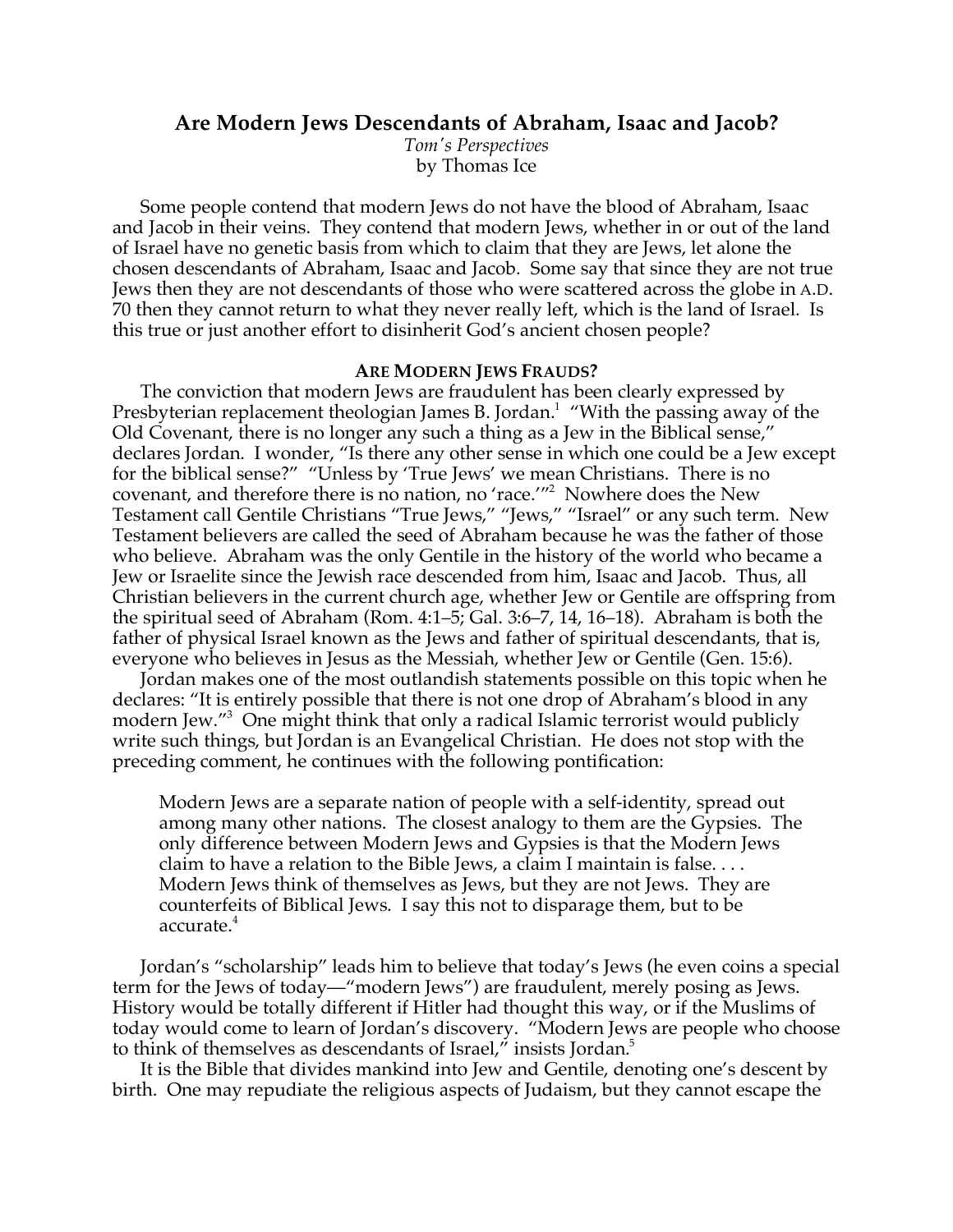genealogical fact that they were born within the Jewish race. The Nazis during the Holocaust made little distinction between deeply religious Jews and secular Jews, or even Jews that had converted to Christianity. They killed them all when they had the opportunity. The same is true today. The Muslims kill Jews today whether they are religious or secular. It does not matter to them.

## **THE BIBLICAL DEFINITION OF JEWISHNESS**

The Bible is God's inerrant revelation and is the supreme authority on any matter to which it speaks. The Bible speaks clearly and loudly concerning the issue of Jewishness. Scripture teaches that those who are descendants of the Abraham line make up the nation we call Israel (Gen. 12:1–3; 13:15–16; 15:4–5; 26:2–5, 24; 28:13–15). Jewishness is a nationality based upon descent, whether one obeys God or not. Arnold Fruchtenbaum correctly summaries Israel as, "all descendants of Abraham, Isaac, and Jacob, also known as the Jews, the Jewish people, Israelites, Hebrews, etc. The term is not limited to the present political and national state in the Middle East, which is merely a part of the whole; nor is it limited to those who adhere to the religion of Judaism only."6

The broader term *Israel* "appears over two thousand times in the Old Testament and seventy times in the New Testament. This term refers to a specific ethnic group . . . The name *Yisra'el* was conferred on Jacob (Gen. 32:28), Abraham's grandson, and means 'solider of God' or 'God persists.'"7 Israel began as a patriarchal clan when Abraham came out of Babylon, went to Egypt and 400 years later returned to the Promised Land as a true nation of two or three million. Yet Jordan imagines a problem in that Israel did indeed incorporate into the nation many non-Jews down through her history. <sup>8</sup>

Is this supposed to be a problem? Over time it appears that the Gentiles who became part of Abraham's clan integrated with his descendants so that by the time of the Exodus that nation was indeed Jewish—descendants of Abraham, Isaac and Jacob. At least this is the view that the Bible takes toward this matter. The Lord promised Abraham: "To your descendants I will give this land" (Gen. 12:7). "And I will make your descendants as the dust of the earth; so that if anyone can number the dust of the earth, then your descendants can also be numbered" (Gen. 13:16). "And He took him outside and said, 'Now look toward the heavens, and count the stars, if you are able to count them.' And He said to him, 'So shall your descendants be'" (Gen. 15:5). "And God said to Abram, 'Know for certain that your descendants will be strangers in a land that is not theirs, where they will be enslaved and oppressed four hundred years'" (Gen. 15:13). "Moreover, the angel of the LORD said to her, 'I will greatly multiply your descendants so that they shall be too many to count'" (Gen. 16:10). "And I will establish My covenant between Me and you and your descendants after you throughout their generations for an everlasting covenant, to be God to you and to your descendants after you" (Gen. 17:7). There are many more similar passages indicating that God thought of those in the line of descent as offspring of the Abrahamic line.

Even though the Jews surely have intermarried with Gentiles that does not invalidate their Jewishness any more than intermarriage that was practiced in the Old Testament did not invalidate their Jewishness. Jesus Himself had a number of Gentiles within His genealogical line, yet He was certainly Jewish. In the time of the New Testament these people were still known as Jews—the descendants of Abraham, Isaac, and Jacob. Jesus referred to the residents of Israel in His day as Jews. When reading the New Testament, there does not appear to be a problem identifying who the Jews were